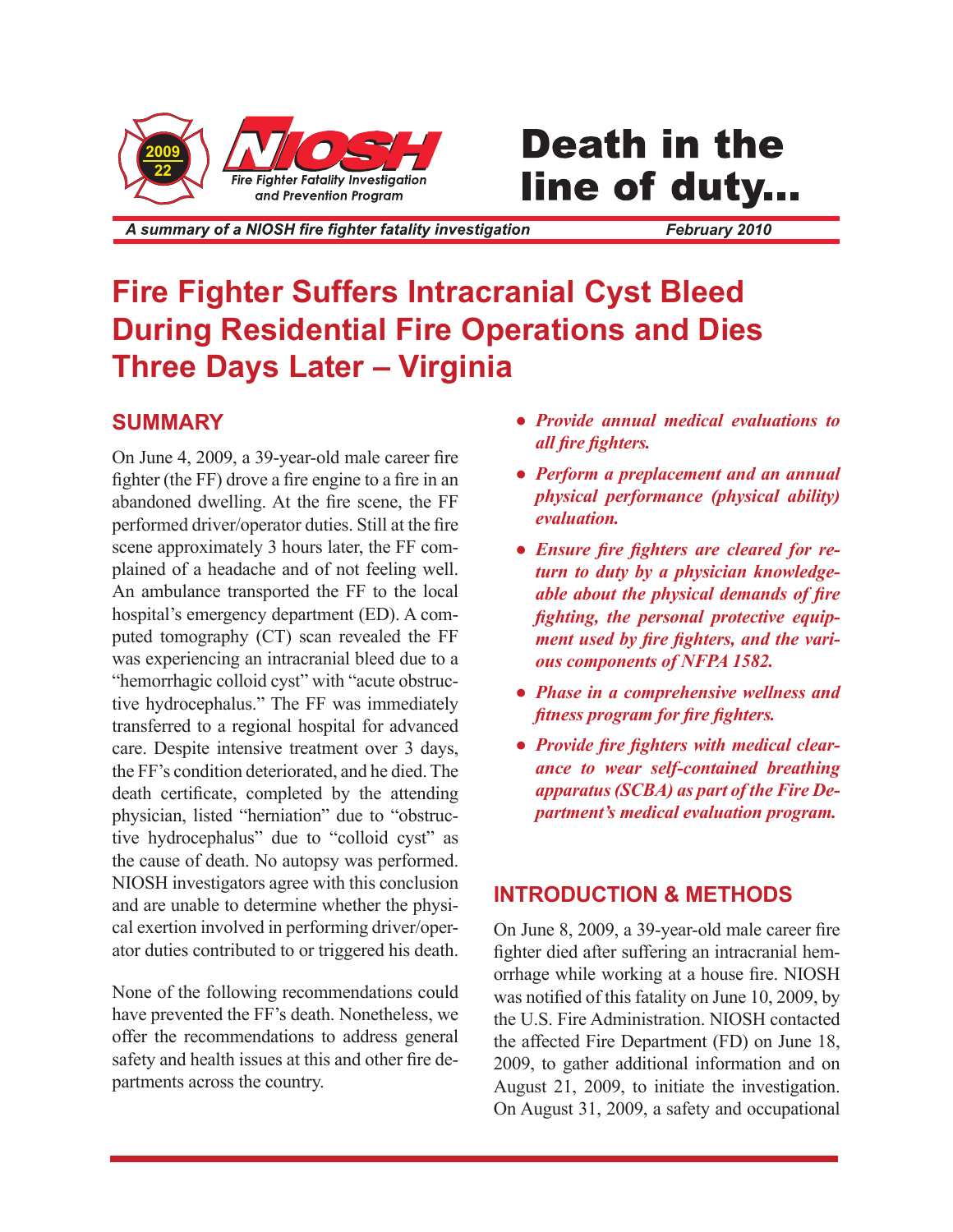

*Fire Fighter Suffers Intracranial Cyst Bleed During Residential Fire Operations and Dies Three Days Later – Virginia*

health specialist from the NIOSH Fire Fighter Fatality Investigation Team traveled to Virginia to conduct an on-site investigation of the incident.During the investigation, NIOSH personnel interviewed the following people:

- Fire Chief
- FD Training Officer
- Crew Members
- FF's Spouse

NIOSH personnel reviewed the following documents:

- FD policies and operating guidelines
- FD training records
- FD annual report for 2008
- Witness statements
- Dispatch report
- Emergency medical service (ambulance) incident report
- Hospital ED records
- Death certificate
- Primary care provider medical records

## **RESULTS OF INVESTIGATION**

*Incident.* On June 4, 2009, the FD was dispatched to a fire in an abandoned five-room, wood-frame dwelling (2156 hours). Engine 2 (driver operator [the FF] and a captain) responded. It arrived on scene at 2204 hours and

began operations. Medic 50, staffed with two emergency medical technicians, also responded. The dwelling was fully involved in fire. The FF stopped Engine 2 at a hydrant, where the Captain removed the four-way hose appliance with a 3-inch supply hose and wrapped the hydrant. The FF advanced Engine 2 to a location near the house and connected the supply hose. The Captain advanced a 1<sup>3</sup>/<sub>4</sub>-inch attack line to a defensive position as the FF charged the line.

Eventually 18 personnel responded, including the Fire Chief, who first assisted with operations then assumed incident command as additional personnel arrived. Operations continued until 2257 hours, when the fire was declared under control. Several units and personnel, including Medic 50, were released.

At approximately 0102 hours, June 5, 2009, the Captain radioed the FF to shut down the hoselines. According to witnesses, the FF looked at his radio, apparently unable to understand the order. The FF responded by asking the Captain to come to Engine 2 for a meeting. The FF told the Captain that he was not feeling well, his head hurt, and he had lost his vision on the right side. The Captain notified the Chief who radioed Dispatch to request an ambulance (0104 hours). Medic 50 returned to the scene, finding the FF complaining of a severe headache. His vital signs included a blood pressure of 124/98 millimeters of mercury (mmHg), a pulse rate of 68 beats per minute, a breathing rate of 18 breaths per minute, and pupils that were equal and reactive to light (normal). Ten minutes later, his blood pressure had lowered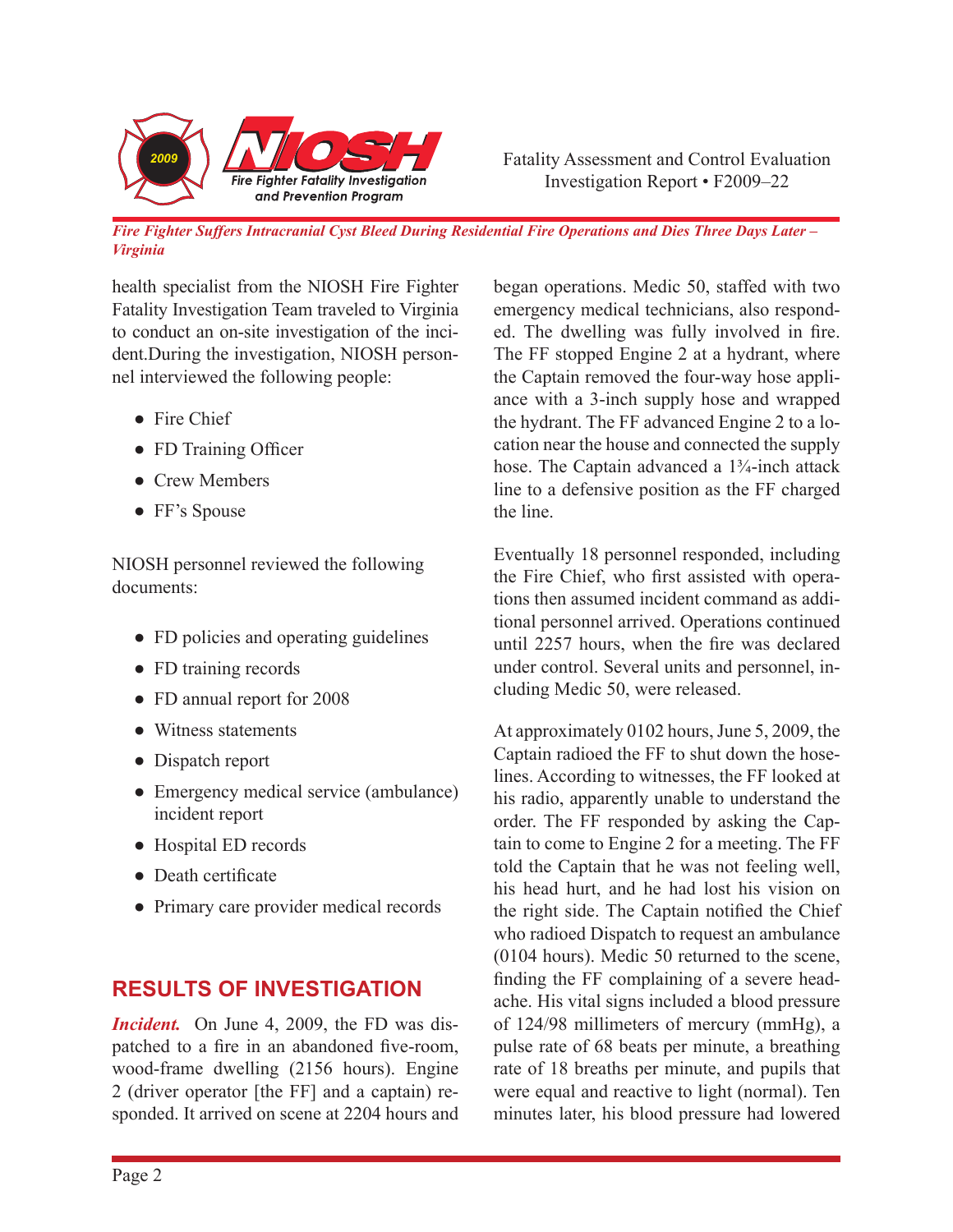

*Fire Fighter Suffers Intracranial Cyst Bleed During Residential Fire Operations and Dies Three Days Later – Virginia*

to 120/60 mmHg. Oxygen was administered as the ambulance departed the scene at 0110 hours en route to the hospital's ED.

The ambulance arrived at the ED at 0120 hours. Inside the ED, a CT scan of the FF's head revealed a hemorrhagic colloid cyst causing obstructive hydrocephalus. The FF was stabilized and transferred to a regional hospital for advanced care.

At the regional hospital, the FF experienced seizure-like activity followed by a compromised airway; he was intubated. Throughout the next 3 days, the FF was treated and monitored while remaining on life support. No surgery was performed, but several CT scans were done. The FF's condition continued to deteriorate until June 8, 2009, when he died at 1430 hours.

*Medical Findings.* The death certificate, completed by the attending physician, listed "herniation" due to "obstructive hydrocephalus" due to "colloid cyst" as the cause of death. No autopsy was performed because of the availability of information from the extensive diagnostic testing performed in both hospitals.

The FF had no known medical problems, but over the past few weeks noted minor headaches.

# **DESCRIPTION OF THE FIRE DE-PARTMENT**

At the time of the NIOSH investigation, the FD consisted of one fire station with 34 uniformed

personnel (10 career and 24 volunteers) that served 12,700 residents in a geographic area of 67 square miles. In 2008, the FD responded to 359 calls: 18 structure fires, 8 vehicle fires, 10 brush/grass/wildland fires, 7 rubbish fires, 13 other fires, 109 hazardous condition calls, 43 false alarms, 25 hazardous materials calls, 14 rescue/medical calls, and 112 other calls.

*Membership and Training.* The FD requires new career fire fighter applicants to have or pass the following: completed application; high school diploma or equivalent; criminal background check; valid state driver's license; state-certified Fire Fighter II; Emergency Vehicle Operator's Course Class 1, 2, and 3; basic computer skills; and mechanical aptitude. Applicants must be nonsmokers, undergo a preplacement medical evaluation and a drug screen, be willing to continue advanced training and respond to off-duty alarms as needed, and be in good physical condition with weight in proportion to height.

The new member is placed onto a 24-hour on, 24-hour off shift, working 3 of 5 days, then is off-duty for 4 days. Shift work begins at 0745 hours and ends at 0800 hours the next morning. New volunteer members must attain the Fire Fighter II level within 3 years of joining the FD. The FF was certified as Fire Fighter II, Fire Officer I, in Hazardous Materials operations, and in Emergency Vehicle operations. He had 7 years of fire fighting experience.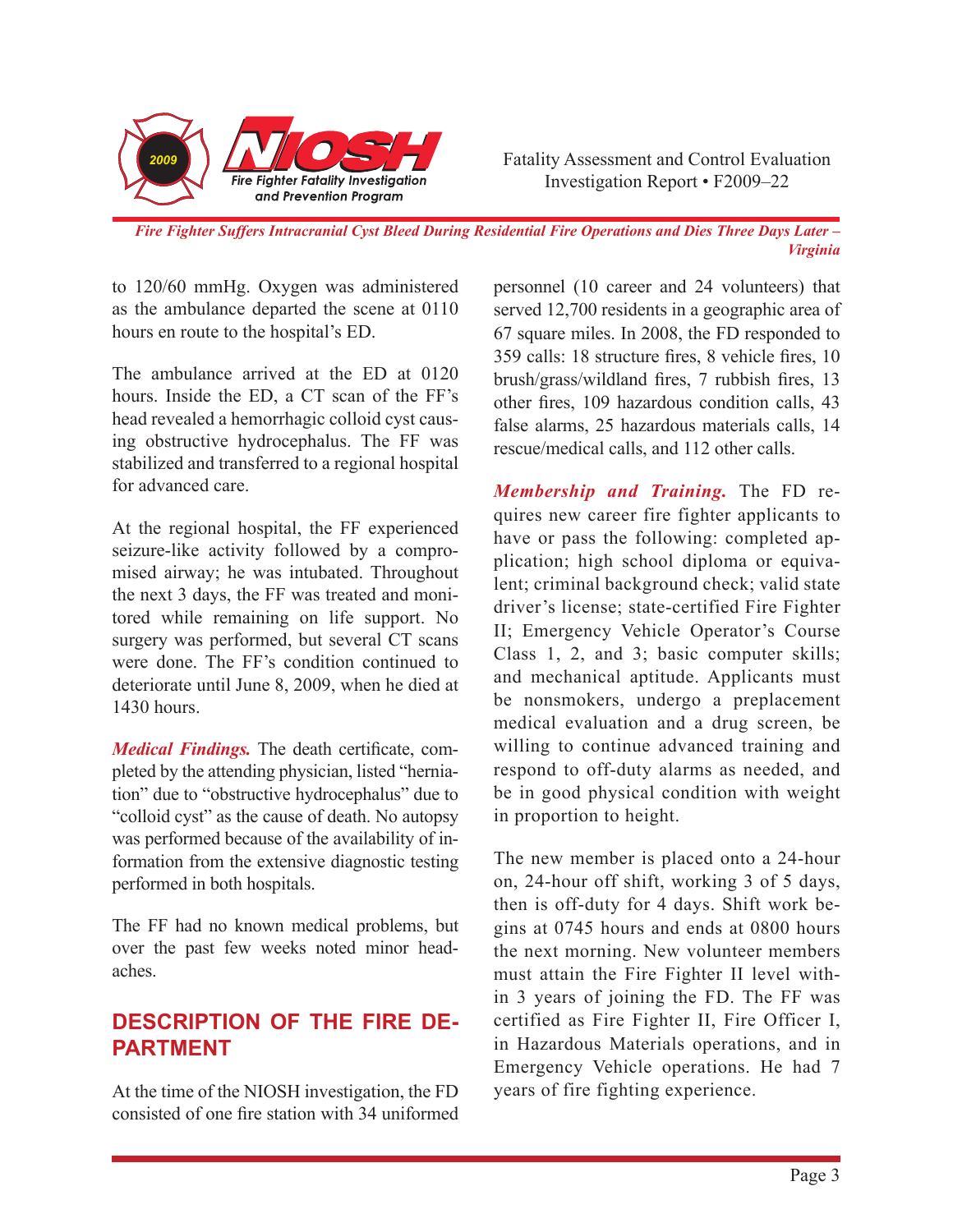

*Fire Fighter Suffers Intracranial Cyst Bleed During Residential Fire Operations and Dies Three Days Later – Virginia*

*Pre-placement Medical Evaluation.* In 2009, the FD began requiring preplacement medical evaluations for all members, regardless of age. Components of this evaluation include the following:

- History
- Vital signs
- Physical examination
- Urinalysis
- Resting electrocardiogram (EKG)
- Baseline chest x-ray
- Vision screen
- Hearing test
- Pulmonary function test
- Occupational Safety and Health Administration (OSHA) respirator clearance
- Other tests as indicated

These evaluations are performed by a citycontracted physician who determines medical clearance for fire fighting duties. The FF did not have a preplacement medical evaluation because the program was not in place when he joined the FD in 2002.

*Periodic Medical Evaluations.* Periodic (annual) medical evaluations are not currently required by the FD. An annual SCBA facepiece fit test is required for fire fighters, but no annual SCBA medical clearance is currently required. However, in 2008, the FF performed a pulmonary function test as part of the FD's respirator clearance program. The test revealed a possible early obstructive pulmonary impairment. However, he was cleared to wear a respirator.

Career members injured on duty must be evaluated by the City workers' compensation physician who makes the final determination regarding return to duty. Volunteer members are cleared for duty by their insurance physician. All members who are ill and miss work must be cleared for return to duty by their personal physician.

*Health and Wellness Programs.* The FD does not have a formal wellness/fitness program, and no exercise equipment is available in the fire station. Employee assistance programs, if requested, are available from the City for career members. No annual physical ability test is required.

# **DISCUSSION**

*Colloid Cyst and Sudden Death.* Colloid cysts are benign tumors found in the brain's third ventricle. They are rare, accounting for less than 1.0% of all intracranial tumors [Aronica et al. 1998]. Most colloid cysts are asymptomatic and are discovered incidentally during brain scans. However, some colloid cysts can block the flow of cerebrospinal fluid. This obstruction, typically intermittent and positional, increases the pressure inside the brain, resulting in a condition known as hydrocephalus. Clinically, this usually manifests as a headache or, in more advanced cases, severe headaches with nausea and vomiting [Humphries et al. 2008]. Rarely, a colloid cyst can cause acute complete obstruction, sometimes with bleeding (hemorrhage). This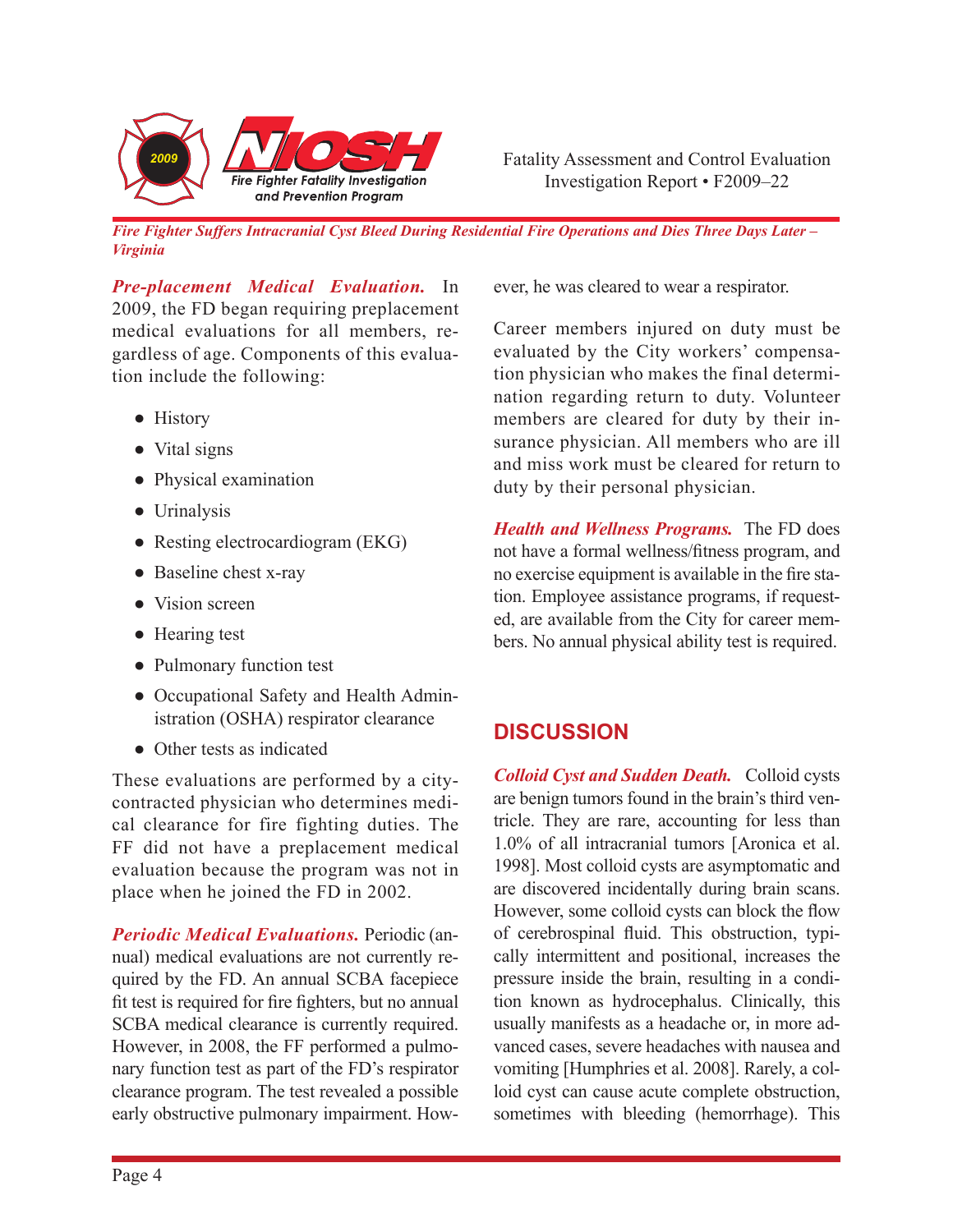

*Fire Fighter Suffers Intracranial Cyst Bleed During Residential Fire Operations and Dies Three Days Later – Virginia*

rapid rise in pressure and acute hydrocephalus can result in the sudden loss of consciousness, coma, and death [Büttner et al. 1997; Shemie et al. 1997; Stoodley et al. 1999].

The FF's history of intermittent headaches over the last few weeks was consistent with a colloid cyst. But, headaches are a very common and nondiagnostic symptom (only 5% of headaches are found to have a pathologic etiology) [Humphries et al. 2008]. Colloid cysts are diagnosed by brain scans such as CT or magnetic resonance imaging. Brain scans, however, are not routinely performed on asymptomatic individuals. Therefore, even if this FD conducted periodic medical evaluations, this FF's colloid cyst was unlikely to have been identified prior to this incident.

Other than family history, there are no known risk factors for developing colloid cysts and no known risk factors for their acute rupture and hemorrhage. Therefore, NIOSH investigators are unable to address whether fire suppression activities triggered the acute obstruction and hemorrhage of this FF's colloid cyst.

#### **RECOMMENDATIONS**

None of the following recommendations could have prevented the FF's death. Nonetheless, we offer the recommendations to address general safety and health issues at this and other fire departments across the country.

#### *Recommendation #1: Provide annual medical evaluations to all fire fighters.*

Guidance regarding the content and frequency of these medical evaluations can be found in NFPA 1582 and in the International Association of Fire Fighters (IAFF)/International Association of Fire Chiefs (IAFC) Fire Service Joint Labor Management Wellness/Fitness Initiative [IAFF, IAFC 2007; NFPA 2007]. These evaluations are performed to determine fire fighters' medical ability to perform duties without presenting a significant risk to the safety and health of themselves or others. However, the FD is not legally required to follow this standard or this initiative. Applying this recommendation involves economic repercussions and may be particularly difficult for small fire departments to implement.

To overcome the financial obstacle of medical evaluations, the FD could urge current members to get annual medical clearances from their private physicians. Another option is having the annual medical evaluations completed by paramedics and emergency medical technicians (EMTs) from the local EMS (vital signs, height, weight, visual acuity, and EKG). This information could then be provided to a community physician (perhaps volunteering his or her time), who could review the data and provide medical clearance (or further evaluation, if needed). The more extensive portions of the medical evaluations could be performed by a private physician at the fire fighter's expense (personal or through insurance), provided by a physician volunteer, or paid for by the FD, City, or State. Sharing the financial responsi-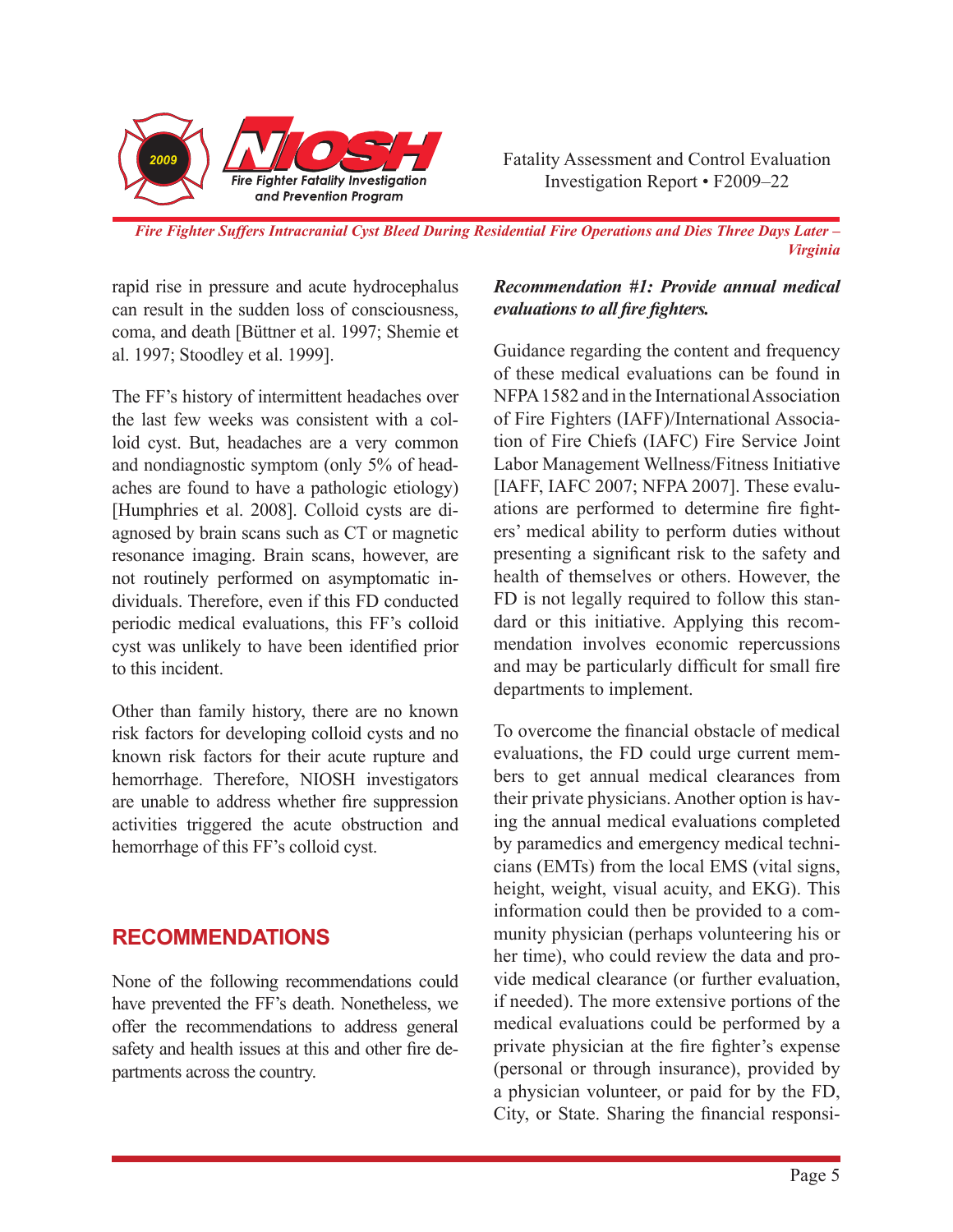

*Fire Fighter Suffers Intracranial Cyst Bleed During Residential Fire Operations and Dies Three Days Later – Virginia*

bility for these evaluations between fire fighters, the FD, the City, the State, and physician volunteers may reduce the negative financial impact on recruiting and retaining needed fire fighters.

#### *Recommendation #2: Perform a preplacement and an annual physical performance (physical ability) evaluation.*

NFPA 1500, Standard on Fire Department Occupational Safety and Health Program, requires the FD to develop physical performance requirements for candidates and members who engage in emergency operations [NFPA 2007a]. Members who engage in emergency operations must be annually qualified (physical ability test) as meeting these physical performance standards for structural fire fighters [NFPA 2007a].

*Recommendation #3: Ensure that fire fighters are cleared for return to duty by a physician knowledgeable about the physical demands of fire fighting, the personal protective equipment used by fire fighters, and the various components of NFPA 1582.*

Guidance regarding medical evaluations and examinations for structural fire fighters can be found in NFPA 1582 [NFPA 2007] and in the IAFF/IAFC Fire Service Joint Labor Management Wellness/Fitness Initiative [IAFF, IAFC 2007]. According to these guidelines, the FD should have an officially designated physician who is responsible for guiding, directing, and advising the members with regard to their health, fitness, and suitability for duty. The physician should review job descriptions and essential job tasks required for all FD positions and ranks to understand the physiological and psychological demands of fire fighters and the environmental conditions under which they must perform, as well as the personal protective equipment they must wear during various types of emergency operations. This recommendation is made based on review of the FD health and medical programs.

#### *Recommendation #4: Phase in a comprehensive wellness and fitness program for fire fighters.*

Guidance for fire department wellness/fitness programs to reduce risk factors for cardiovascular disease and improve cardiovascular capacity is found in NFPA 1583, Standard on Health-Related Fitness Programs for Fire Fighters, and the IAFF/IAFC Fire Service Joint Labor Management Wellness/Fitness Initiative, and in the National Volunteer Fire Council (NVFC) Health and Wellness Guide [USFA 2004; IAFF, IAFC 2007; NFPA 2008]. Worksite health promotion programs have been shown to be cost effective by increasing productivity, reducing absenteeism, and reducing the number of work-related injuries and lost work days [Stein et al. 2000; Aldana 2001]. Fire service health promotion programs have been shown to reduce coronary artery disease risk factors and improve fitness levels, with mandatory programs showing the most benefit [Dempsey et al. 2002; Womack et al. 2005; Blevins et al. 2006]. A study conducted by the Oregon Health and Science University reported a savings of more than \$1 million for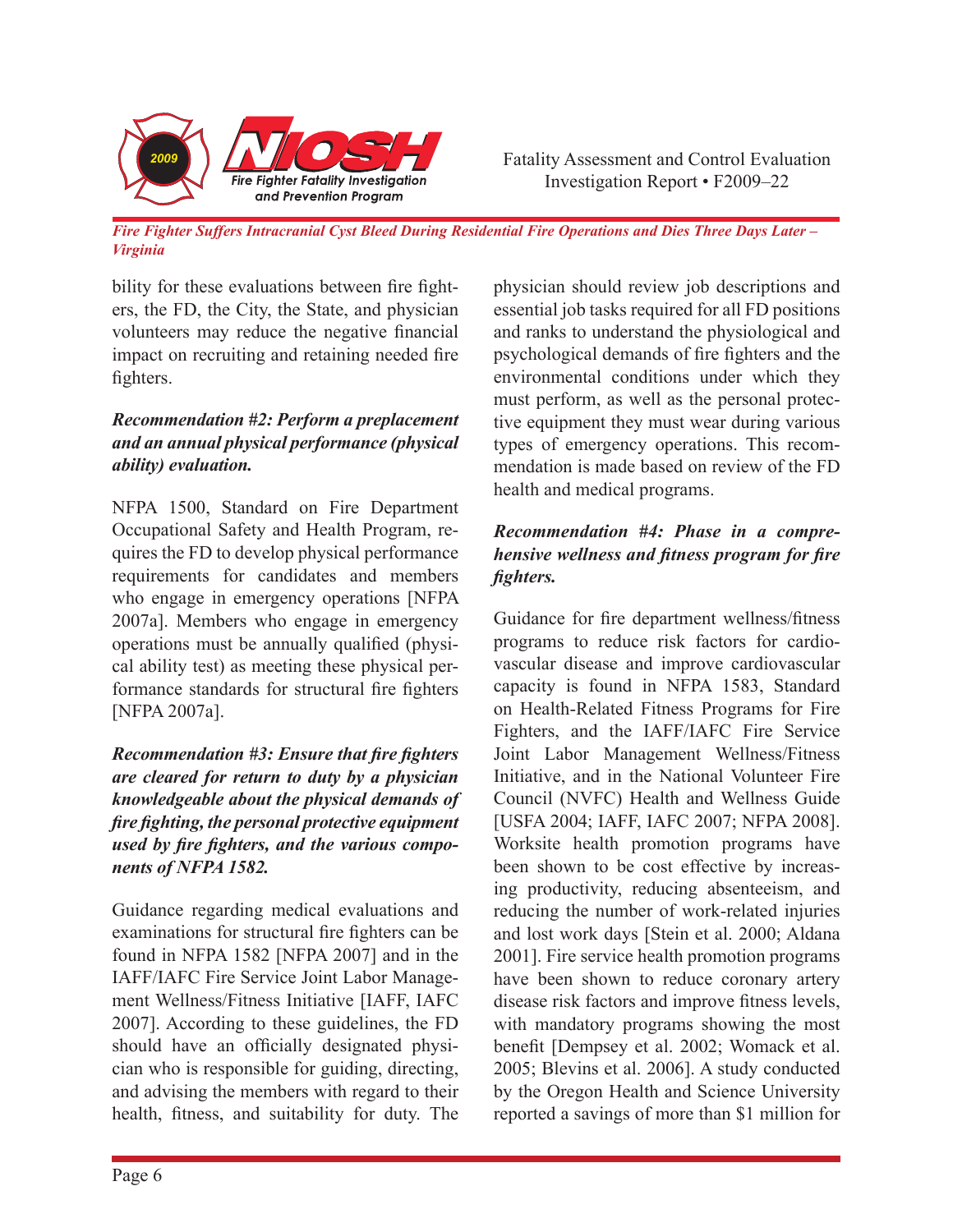

*Fire Fighter Suffers Intracranial Cyst Bleed During Residential Fire Operations and Dies Three Days Later – Virginia*

each of four large fire departments implementing the IAFF/IAFC wellness/fitness program compared to four large fire departments not implementing a program. These savings came primarily from a reduction of occupational injury/illness claims with additional savings expected from reduced future nonoccupational healthcare costs [Kuehl 2007].

Given the FD's mix of volunteer and career members, the NVFC program might be the most appropriate model for its volunteers [USFA 2004]. NIOSH recommends a formal, structured wellness/fitness program to ensure all members receive the benefits of a health promotion program. The FD does not have exercise equipment in the fire station or a written wellness/fitness program. An issue facing volunteer fire departments is incorporating physical fitness training into their training programs. Physical fitness training could occur at other times in the station or at other locations such as a local fitness center or the fire fighter's home.

#### *Recommendation #5: Provide fire fighters with medical clearance to wear SCBA as part of the Fire Department's medical evaluation program.*

The OSHA Revised Respiratory Protection Standard requires employers to provide medical evaluations and clearance for employees using respiratory protection [29 CFR1 1910.134]. These clearance evaluations are required for private industry employees and public employees in States operating OSHA-approved State

plans. Virginia operates an OSHA-approved State plan; therefore the FD should ensure all members have been medically cleared to wear an SCBA.

# **REFERENCES**

- Aldana SG [2001]. Financial impact of health promotion programs: a comprehensive review of the literature. Am J Health Promot 15(5):296–320.
- Aronica PA, Ahdab-Barmada M, Rozin L, Wecht CH [1998]. Sudden death in an adolescent boy due to a colloid cyst of the third ventricle. Am J For Med Path 19(2):119–122.
- Blevins JS, Bounds R, Armstrong E, Coast JR [2006]. Health and fitness programming for fire fighters: does it produce results? Med Sci Sports Exerc 38(5):S454.
- Büttner A, Winkler PA, Eisenmenger W, Weis S [1997]. Colloid cysts of the third ventricle with fatal outcome: a report of two cases and review of the literature. Int J Legal Med 110(5):260– 266.
- CFR. Code of Federal Regulations. Washington, DC: U.S. Government Printing Office, Office of the Federal Register.
- Dempsey WL, Stevens SR, Snell CR [2002]. Changes in physical performance and medical measures following a mandatory firefighter wellness program. Med Sci Sports Exerc 34(5):S258.

*1 Code of Federal Regulations.* See CFR in references.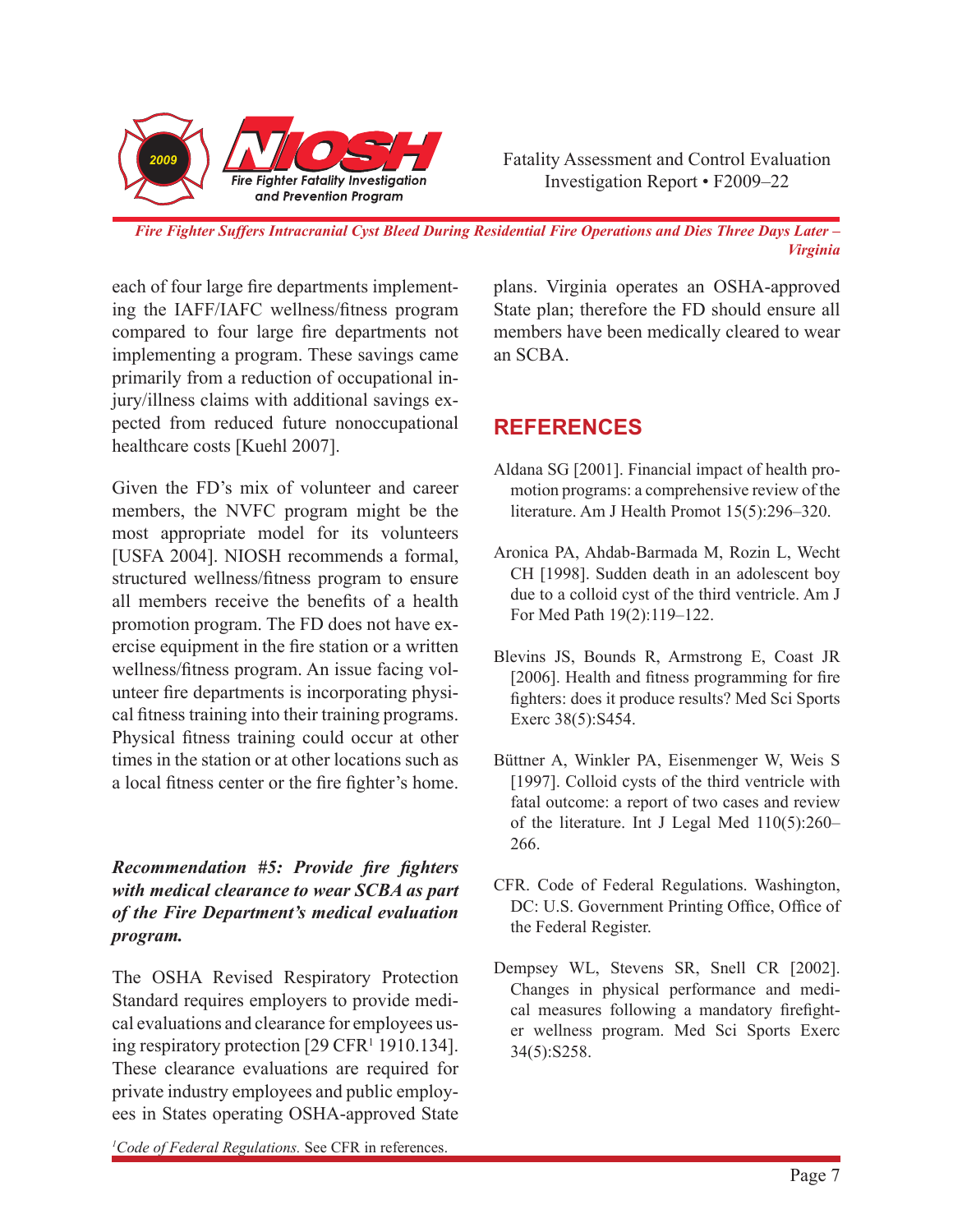

*Fire Fighter Suffers Intracranial Cyst Bleed During Residential Fire Operations and Dies Three Days Later – Virginia*

- Humphries RL, Stone CK, Bowers RC [2008]. Colloid cyst: a case report and literature review of a rare but deadly condition. [http://elib.cdc. gov:2109/10.1016/j.jemermed.2007.11.110]. Date accessed: November 2009.
- IAFF, IAFC [2007]. The fire service joint labor management wellness/fitness initiative. 3rd ed. Washington, DC: International Association of Fire Fighters, International Association of Fire Chiefs.
- Kuehl K [2007]. Economic impact of the wellness fitness initiative. Presentation at the 2007 John P. Redmond Symposium in Chicago, IL on October 23, 2007.
- NFPA [2007]. Standard on comprehensive occupational medical program for fire departments. Quincy, MA: National Fire Protection Association. NFPA 1582.
- NFPA [2007a]. Standard on fire department occupational safety and health program. Quincy, MA: National Fire Protection Association. NFPA 1500.
- NFPA [2008]. Standard on health-related fitness programs for fire fighters. Quincy, MA: National Fire Protection Association. NFPA 1583.
- Shemie S, Jay V, Rutka J, Armstrong D [1997]. Acute obstructive hydrocephalus and sudden death in children. Ann Emerg Med 29(4):524– 528.
- Stein AD, Shakour SK, Zuidema RA [2000]. Financial incentives, participation in employer sponsored health promotion, and changes in employee health and productivity: HealthPlus health quotient program. J Occup Environ Med 42(12):1148–1155.

Stoodley MA, Nguyen TP, Robbins P [1999]. Familial fatal and near-fatal third ventricle colloid cysts. Aust N Z J Surg 69(10):733–736. USFA [2004]. Health and wellness guide. Emmitsburg, MD: Federal Emergency Management Agency; United States Fire Administration. Publication No. FA-267.

Womack JW, Humbarger CD, Green JS, Crouse SF [2005]. Coronary artery disease risk factors in firefighters: effectiveness of a one-year voluntary health and wellness program. Med Sci Sports Exerc 37(5):S385.